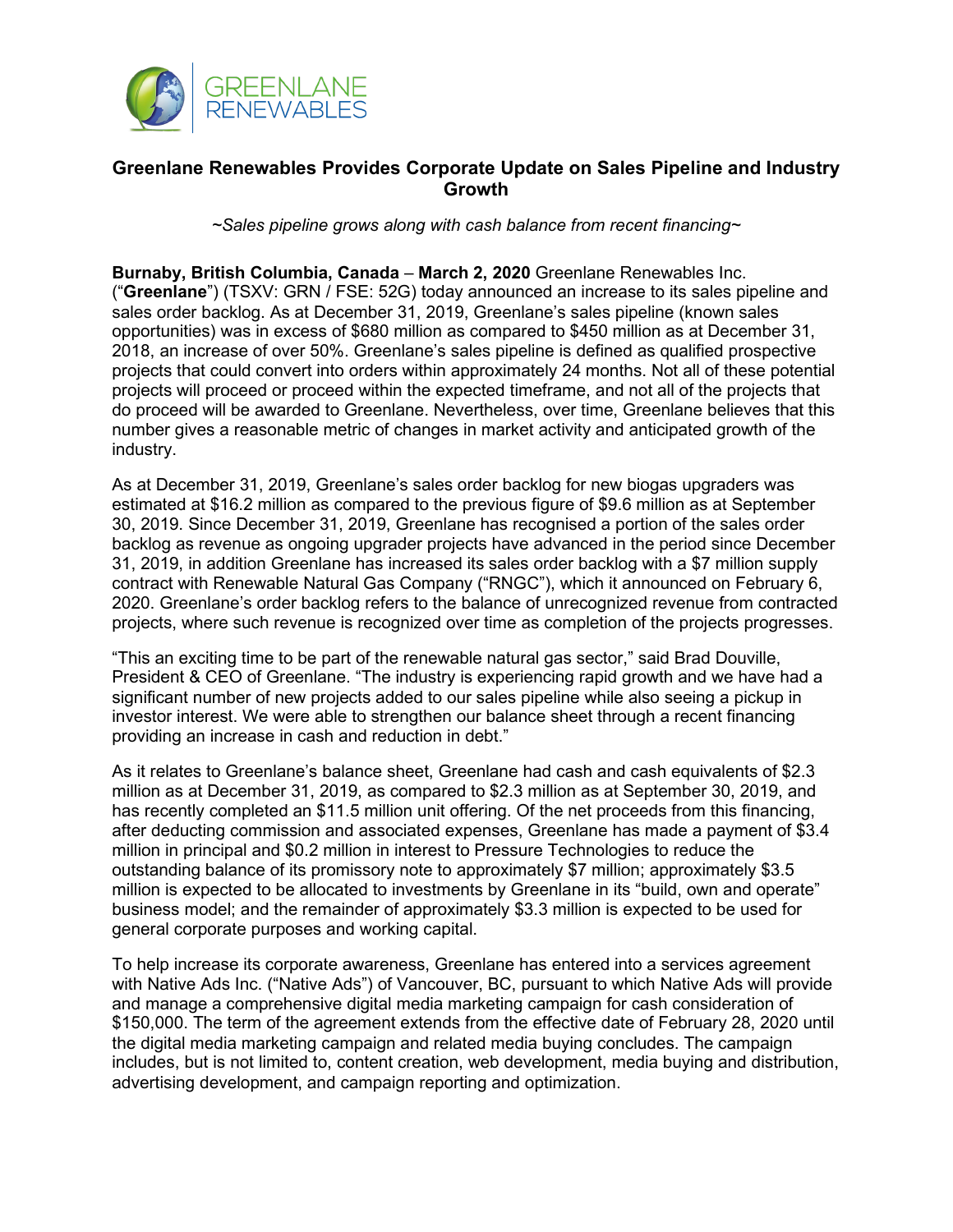Approximately 70 to 80 per cent of the marketing campaign's budget will be allocated for digital advertising, paid distribution and media buying, and approximately 20 to 30 per cent will be allocated for digital marketing consulting, managed services and management fees over the campaign period. Neither Native Ads nor any of its directors or officers hold, directly or indirectly, any securities of Greenlane. The services provided by Native Ads may be subject to TSX Venture Exchange approval.

## **About Greenlane Renewables**

Greenlane Renewables is a leading global provider of biogas upgrading systems that are helping decarbonize natural gas. Our systems produce clean, low-carbon renewable natural gas from organic waste sources including landfills, wastewater treatment plants, dairy farms, and food waste, suitable for either injection into the natural gas grid or for direct use as vehicle fuel. Greenlane is the only biogas upgrading company offering the three main technologies: water wash, pressure swing adsorption, and membrane separation. With over 30 years industry experience, patented proprietary technology, and over 100 biogas upgrading units supplied into 18 countries worldwide, including the world's largest biogas upgrading facility, Greenlane is inspired by a commitment to helping waste producers improve their environmental impact, green credentials, and bottom line. For further information, please visit www.greelanerenewables.com.

## **For more information please contact:**

Incite Capital Markets Eric Negraeff / Darren Seed Ph: 604.493.2004 Brad Douville, President & CEO, Greenlane Renewables Email: IR@greenlanerenewables.com

FORWARD-LOOKING INFORMATION – This news release contains "forward-looking information" within the meaning of applicable securities laws. All statements contained herein that are not historical in nature contain forward-looking information. Forward-looking information can be identified by words or phrases such as "may", "expect", "likely", "should", "would", "plan", "anticipate", "intend", "potential", "proposed", "estimate", "believe" or the negative of these terms, or other similar words, expressions and grammatical variations thereof, or statements that certain events or conditions "may" or "will" happen. The forward-looking information contained in this press release, includes, but is not limited to the conversion of the sales pipeline into orders, the earning of revenues from the sales order backlog, the use of proceeds from the recent unit offering, and the allocation of the of the marketing campaign budget. The forwardlooking information contained herein is made as of the date of this press release and is based on assumptions management believed to be reasonable at the time such statements were made, including management's perceptions of future growth, results of operations, operational matters, historical trends, current conditions and expected future developments, as well as other considerations that are believed to be appropriate in the circumstances. While we consider these assumptions to be reasonable based on information currently available to management, there is no assurance that such expectations will prove to be correct. By their nature, forward-looking information is subject to inherent risks and uncertainties that may be general or specific and which give rise to the possibility that expectations, forecasts, predictions, projections or conclusions will not prove to be accurate, that assumptions may not be correct and that objectives, strategic goals and priorities will not be achieved. A variety of factors, including known and unknown risks, many of which are beyond our control, could cause actual results to differ materially from the forward-looking information in this press release. Such factors include, without limitation, the risk that the Company may not be able to convert the sales pipeline into revenue, the Company may not be successful in earning revenues from the Company's sales order backlog, the proceeds from the recent unit offering may not be used as contemplated, and the marketing campaign budget may not be allocated as expected. Additional risk factors can also be found in the Company's filing statement and prospectuses, which have been filed under the Company's SEDAR profile at www.sedar.com. Readers are cautioned not to put undue reliance on forward-looking information. The Company undertakes no obligation to update or revise any forward-looking information, whether as a result of new information, future events or otherwise, except as required by applicable law. Forward-looking statements contained in this news release are expressly qualified by this cautionary statement.